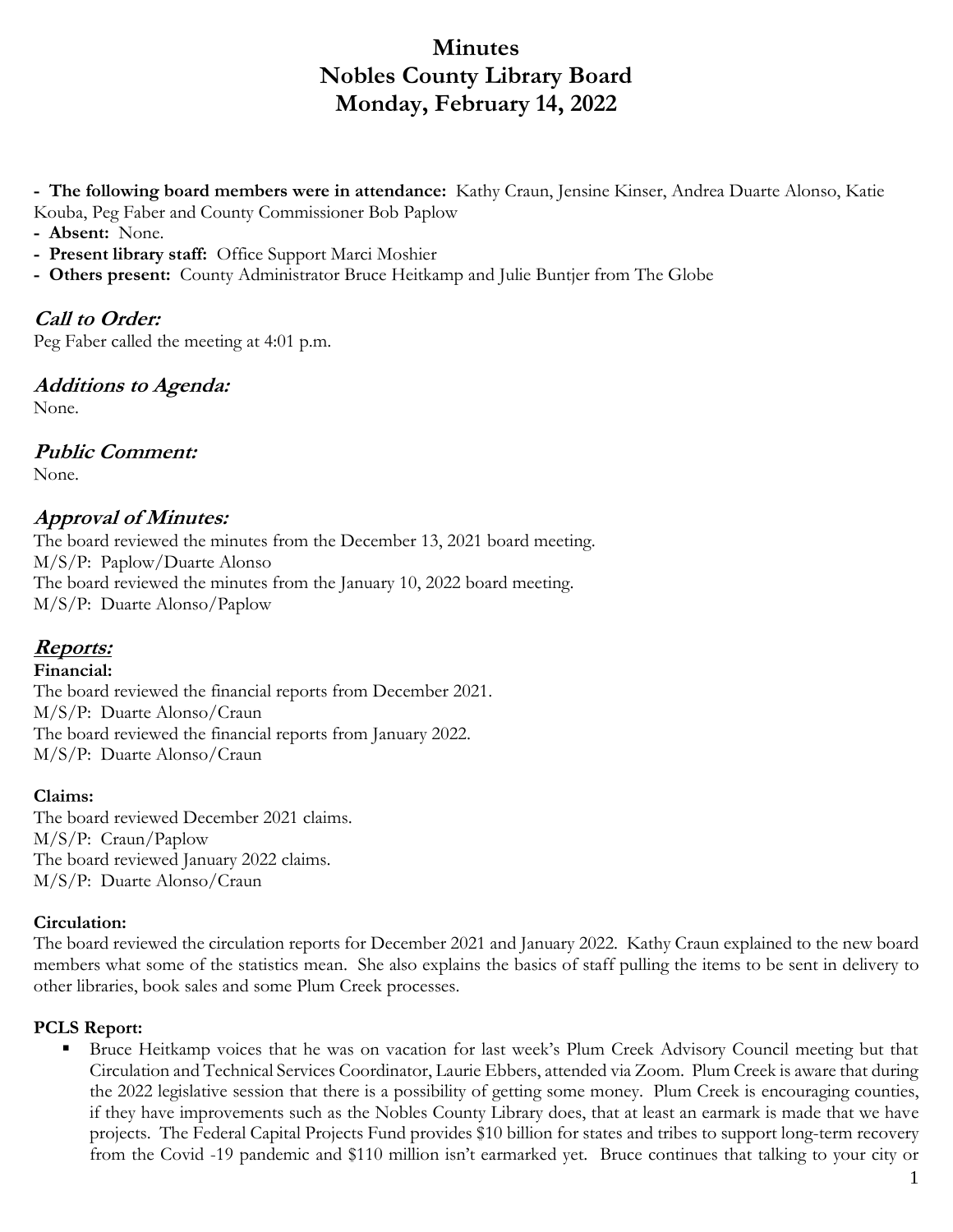County Administrators to confirm they're familiar with the Capital Projects Fund, Reach out to the State Library Services to let her know we have a project that is pending and reaching out to state representatives to convey the need for libraries to receive some of this funding. (Capital Projects Fund sheet was included in the Board packet)

- Bruce continues that the County received \$2.1 million dollars last June and will receive that same amount this June, but that it hasn't been divvied out yet. They have received requests for more than \$20 million, with Lewis & Clark Regional Water System and Lincoln-Pipestone Rural Water System asking for some of the money. There are also sanitary sewer projects for Leota and Reading that have requests in.
- Kathy Craun voices that we haven't really had a plan, as far as a drawing, since former Library Director Julie Wellnitz was here and she believes that the state pot can be divided up to anybody as far as she understands. Bruce voices that the County has not earmarked their projects yet but plans to address this at next week's County Commissioner Work Session and he will mention the library. Kathy continues that some of these things could use this money to help recover from Covid and adds that the library was really hurt by Covid. The library couldn't have programs, couldn't purchase certain things and the library services were really hit. Peg Faber voices that the library serves the whole County.
- County Commissioner Bob Paplow interjects that he and the other County Commissioners have to look at the money they've been given and figure out how to divvy it out, but that some people want \$5 million and they have to categorize where they will put that money and where it will be well spent. Kathy responds that talking to this group here that this is something that has been set back because of that. She continues that the library is in the County and look at the condition compared to what other communities have done – it's pathetic that the County hasn't taken some kind of responsibility for improving this library for several years. Peg offers that we finally have some space to work with now. Kathy continues that it is a place to start now; what the studies have found in the past the County has spent a lot of money on, but it hasn't gotten anywhere and it's pathetic.

# **Old Business:**

#### **Wowbrary – Update**

o Office Support, Marci Moshier, updates the Board that included in the packet are examples of the Wowbrary newsletter. There is an e-mail version emailed weekly to those patrons that have signed up for it. Adult Services Librarian, Daniel Mick, also puts together a paper version for those that don't have e-mail or don't want to sign up with their e-mail. Peg Faber asks if Adrian is included in this, especially the paper version? Marci replies that she believes they are but she will verify with Daniel.

#### **Library Strategies – Update**

- Bruce Heitkamp updates the Board that he had the opportunity to have a Zoom meeting with Alayne and Nick about three weeks ago. Bruce explains to the new members that after the WELL Project didn't go through, the library started the process of looking and working with Library Strategies, who offered various services. Bruce continues that they're ready to meet with staff again to get input and to start collecting data at a local level with our library groups. He explains that there are five goals:
	- Goal 1: Improve Current Facilities and Expand Access For All
	- Goal 2: Analyze Collections & Services for Relevancy & Effectiveness
	- Goal 3: Increase Cross-Cultural Programming & Events
	- Goal 4: Develop Strong Collaborations With City and County Partners
	- Goal 5: Expand Marketing to Raise Visibility of What the Library Offers
- o Bruce adds that we took 2-3 steps back after the Library Director vacancy and that he doesn't intend on waiting but he does want the new Library Director to be involved too. Bruce asks the board – what role do you want as a Board? Kathy Craun would like to clarify that these five goals are not ranked but the point we were at was to take each goal and look at it. Nick and Alayne were going to help us with the next step to implement this plan and who the people are that need to be involved in each goal. Bruce adds that three months ago this Program Room we're meeting in wasn't available for us but now we have this as a new resource and updates are needed. They're not challenges but are opportunities. Andrea Duarte Alonso speaks that the space needs to be welcoming and inviting; we're not doing a good job of what the library is meant to be with the physical space. The shelves and other things make the library look very 'old-school'. She continues that Nick from Library Strategies could see the shelves changing and just that one aspect would change people's view of our space. Bruce adds that the staff knows what is needed and there are people locally that could help, from Rich in Maintenance to Bob Paplow with his expertise. Bob agrees and adds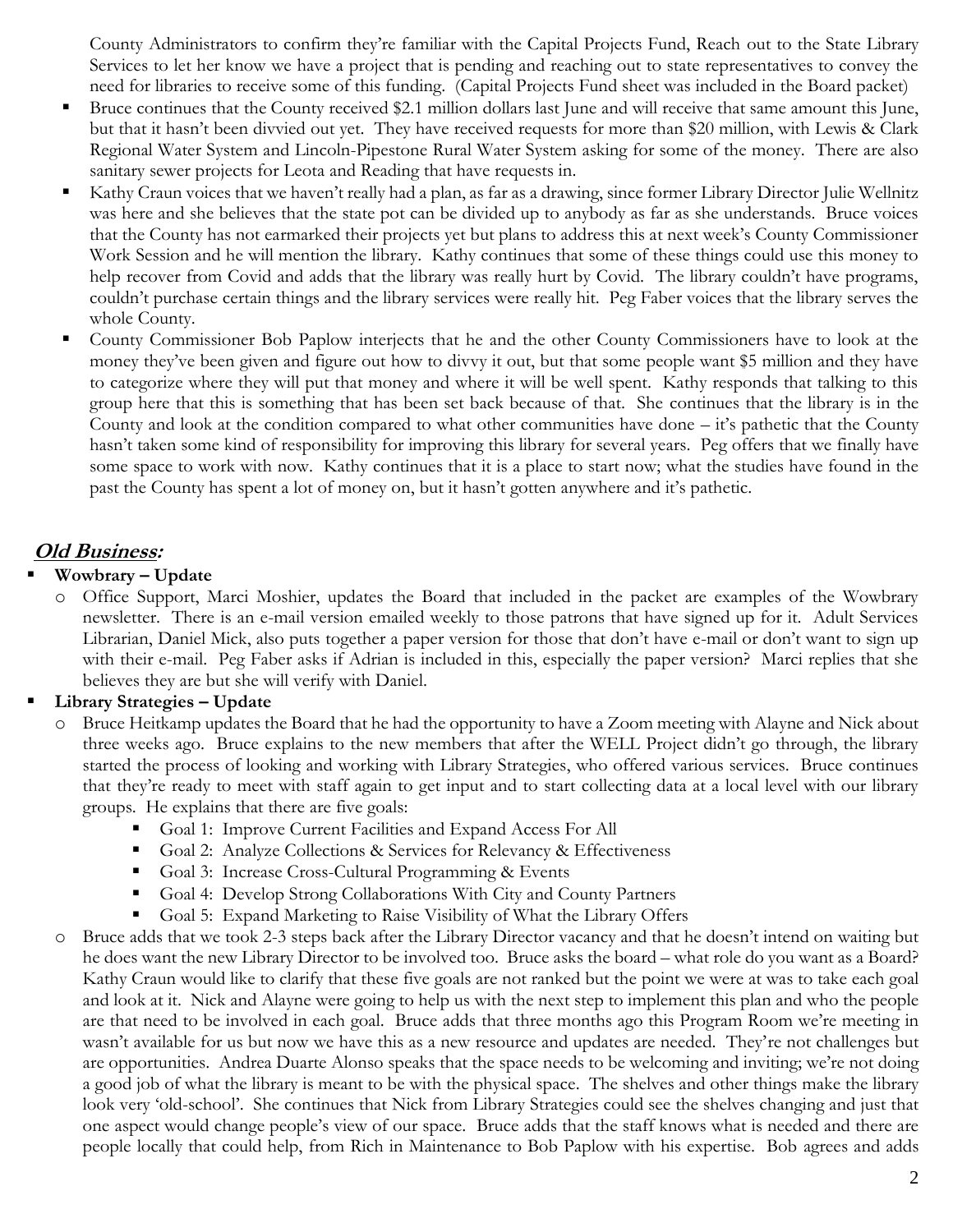that he has stopped and talked to the ladies at the front desk in the library about what could be changed and he agrees that the library is kind of blah; people should feel more welcome. Kathy Craun agrees with all of this but voices that those are band aid approaches that could be done tomorrow – is that where we want to spend our resources? Kathy continues that for the WELL Project the architect was one that specialized in libraries and that we need that library expertise. Peg Faber points out the Adrian Library and how the way it is now feels nice and Bob agrees, the Adrian library is inviting, able to function better and looks nice.

#### **Library Director Position - Update**

Bruce Heitkamp updates that the vacancy is out on the County website and he adds that there has been one application so far. They did change the education qualifications by expanding the fields, as they are trying to get a large group of people that could apply. He adds that they'll run interviews to find the right person and the position will be open until filled.

#### **Donations**

- o Bruce Heitkamp tells the Board that there are three donations:
	- From last month's meeting Mark and Marcia Shepherd donated \$200.00. A thank you was sent as requested but needed approval at this meeting, as there wasn't a quorum last month.
		- *BE IT RESOLVED by the NOBLES COUNTY LIBRARY GOVERNING BOARD that the Nobles County Library does hereby graciously accept the donation of \$200.00 from Mark and Marcia Shepherd, and further, that the Board does hereby extend its sincere gratitude for the donation. WHEREUPON the above resolution was adopted at the Nobles County Library Board meeting this February 14, 2022.*
		- $\blacksquare$  M/S/P: Paplow/Craun
	- Denny and Jean Meester donated a \$250.00 pre-paid gift card for children's activities/supplies. A thank you was sent once the card was used up, as requested by the Meesters.
		- *BE IT RESOLVED by the NOBLES COUNTY LIBRARY GOVERNING BOARD that the Nobles County Library does hereby graciously accept the donation of the \$250.00 pre-paid gift card from Denny and Jean Meester, and further, that the Board does hereby extend its sincere gratitude for the donation. WHEREUPON the above resolution was adopted at the Nobles County Library Board meeting this February 14, 2022.*
		- M/S/P: Craun/Paplow
	- Mary Voda donated \$100.00 in memory of her daughter, Ann Neylon.
		- *BE IT RESOLVED by the NOBLES COUNTY LIBRARY GOVERNING BOARD that the Nobles County Library does hereby graciously accept the donation of \$100.00 from Mary Voda, and further, that the Board does hereby extend its sincere gratitude for the donation. WHEREUPON the above resolution was adopted at the Nobles County Library Board meeting this February 14, 2022.*
		- M/S/P: Craun/Kinser

# **New Business:**

- **Introduction and Welcome to New Library Board Members**
	- o Introductions were made before the meeting. The Board welcomes new members, Katie Kouba and Jensine Kinser.
- **Election of New Library Board Officers**
	- o Peg Faber asks for nominations for Library Board President. Kathy Craun nominates Peg Faber with a second by Andrea Duarte Alonso. All in favor – none opposed.
	- o Peg Faber asks for nominations for Library Board Secretary. Andrea Duarte Alonso nominates Kathy Craun with a second by Peg Faber. All in favor – none opposed.
	- o It is discussed that at the next review of the By-Laws (July 2023) the Board may possibly re-name the Secretary to Vice President, as Office Support Marci Moshier acts as secretary at the meetings. Office Support, Marci Moshier, will make note of this for next year.

#### **Grant from Avera for Mobile Kitchen**

Bruce Heitkamp explains that there is a possibility for new programs that are food/nutrition related by purchasing a mobile kitchen through an Avera Grant. Staff member Daniel Mick started researching possibilities and Laurie Ebbers mentioned that the library in Aberdeen, SD had done this with the assistance of an Avera Grant. Bruce adds that this could also be a platform to host Avera programs too. Britney Leinen, Avera's Public Relations Coordinator, is on board and suggested the grant paperwork be filled out and submitted before April  $1<sup>st</sup>$ , as that is when their fiscal